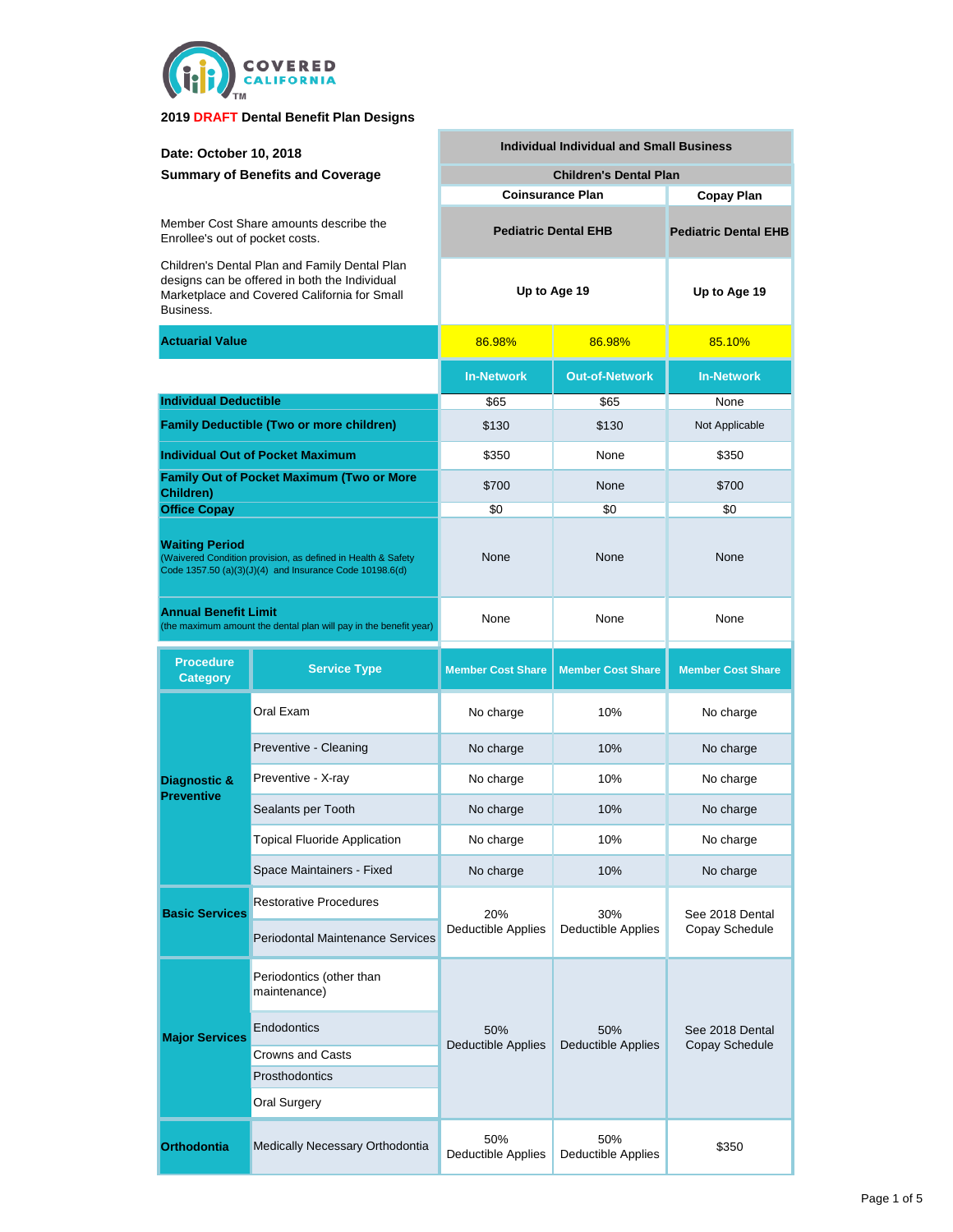

| Date: October 10, 2018<br><b>Summary of Benefits and Coverage</b>                                                                                           |                                                  | <b>Individual Individual and Small Business</b> |                                    |                                                                           |                                                                           |  |
|-------------------------------------------------------------------------------------------------------------------------------------------------------------|--------------------------------------------------|-------------------------------------------------|------------------------------------|---------------------------------------------------------------------------|---------------------------------------------------------------------------|--|
|                                                                                                                                                             |                                                  | <b>Family Dental Plan</b>                       |                                    |                                                                           |                                                                           |  |
|                                                                                                                                                             |                                                  |                                                 | <b>Coinsurance Plan</b>            |                                                                           |                                                                           |  |
| Member Cost Share amounts describe the<br>Enrollee's out of pocket costs.                                                                                   |                                                  | <b>Pediatric Dental EHB</b>                     |                                    |                                                                           | <b>Adult Dental</b>                                                       |  |
| Children's Dental Plan and Family Dental Plan<br>designs can be offered in both the Individual<br>Marketplace and Covered California for Small<br>Business. |                                                  | Up to Age 19                                    |                                    | Age 19 and Older                                                          |                                                                           |  |
| <b>Actuarial Value</b>                                                                                                                                      |                                                  | 86.98%                                          | 86.98%                             | Not Calculated                                                            | Not Calculated                                                            |  |
|                                                                                                                                                             |                                                  | <b>In-Network</b>                               | <b>Out-of-Network</b>              | <b>In-Network</b>                                                         | Out-of-<br><b>Network</b>                                                 |  |
| <b>Individual Deductible</b>                                                                                                                                |                                                  | \$65                                            | \$65                               | \$50                                                                      | \$50                                                                      |  |
|                                                                                                                                                             | <b>Family Deductible (Two or more children)</b>  | \$130                                           | \$130                              | Not Applicable                                                            | Not Applicable                                                            |  |
|                                                                                                                                                             | <b>Individual Out of Pocket Maximum</b>          | \$350                                           | None                               | Not Applicable                                                            | Not Applicable                                                            |  |
| Children)                                                                                                                                                   | <b>Family Out of Pocket Maximum (Two or More</b> | \$700                                           | None                               | Not Applicable                                                            | Not Applicable                                                            |  |
| <b>Office Copay</b>                                                                                                                                         |                                                  | \$0                                             | \$0                                | \$0                                                                       | \$0                                                                       |  |
| <b>Waiting Period</b><br>(Waivered Condition provision, as defined in Health & Safety<br>Code 1357.50 (a)(3)(J)(4) and Insurance Code 10198.6(d)            |                                                  | None                                            | None                               | 6 months for Major<br>Services, Waived<br>with Proof of Prior<br>Coverage | 6 months for Major<br>Services, Waived<br>with Proof of Prior<br>Coverage |  |
| <b>Annual Benefit Limit</b><br>(the maximum amount the dental plan will pay in the benefit year)                                                            |                                                  | None                                            | None                               | \$1,500                                                                   |                                                                           |  |
| <b>Procedure</b><br><b>Category</b>                                                                                                                         | <b>Service Type</b>                              | <b>Member Cost</b><br><b>Share</b>              | <b>Member Cost</b><br><b>Share</b> | <b>Member Cost</b><br><b>Share</b>                                        | <b>Member Cost</b><br><b>Share</b>                                        |  |
|                                                                                                                                                             | Oral Exam                                        | No charge                                       | 10%                                | No Charge if<br>Covered                                                   | 10%                                                                       |  |
|                                                                                                                                                             | Preventive - Cleaning                            | No charge                                       | 10%                                | No Charge if<br>Covered                                                   | 10%                                                                       |  |
| Diagnostic &                                                                                                                                                | Preventive - X-ray                               | No charge                                       | 10%                                | No Charge if<br>Covered                                                   | 10%                                                                       |  |
| <b>Preventive</b>                                                                                                                                           | Sealants per Tooth                               | No charge                                       | 10%                                | No Charge if<br>Covered                                                   | 10%                                                                       |  |
|                                                                                                                                                             | <b>Topical Fluoride Application</b>              | No charge                                       | 10%                                | No Charge if<br>Covered                                                   | 10%                                                                       |  |
|                                                                                                                                                             | Space Maintainers - Fixed                        | No charge                                       | 10%                                | No Charge if<br>Covered                                                   | 10%                                                                       |  |
| <b>Basic Services</b>                                                                                                                                       | <b>Restorative Procedures</b>                    | 20%<br>Deductible<br>Applies                    | 30%<br>Deductible<br>Applies       | 20%<br>Deductible<br>Applies                                              | 30%<br>Deductible<br>Applies                                              |  |
|                                                                                                                                                             | <b>Periodontal Maintenance Services</b>          |                                                 |                                    |                                                                           |                                                                           |  |
| <b>Major Services</b>                                                                                                                                       | Periodontics (other than<br>maintenance)         | 50%<br>Deductible                               | 50%<br>Deductible<br>Applies       | 50%<br>Deductible<br>Applies                                              | 50%<br>Deductible<br>Applies                                              |  |
|                                                                                                                                                             | Endodontics                                      |                                                 |                                    |                                                                           |                                                                           |  |
|                                                                                                                                                             | <b>Crowns and Casts</b>                          | Applies                                         |                                    |                                                                           |                                                                           |  |
|                                                                                                                                                             | Prosthodontics                                   |                                                 |                                    |                                                                           |                                                                           |  |
|                                                                                                                                                             | Oral Surgery                                     |                                                 |                                    |                                                                           |                                                                           |  |
| <b>Orthodontia</b>                                                                                                                                          | Medically Necessary Orthodontia                  | 50%<br>Deductible<br>Applies                    | 50%<br>Deductible<br>Applies       | Not Covered                                                               | Not Covered                                                               |  |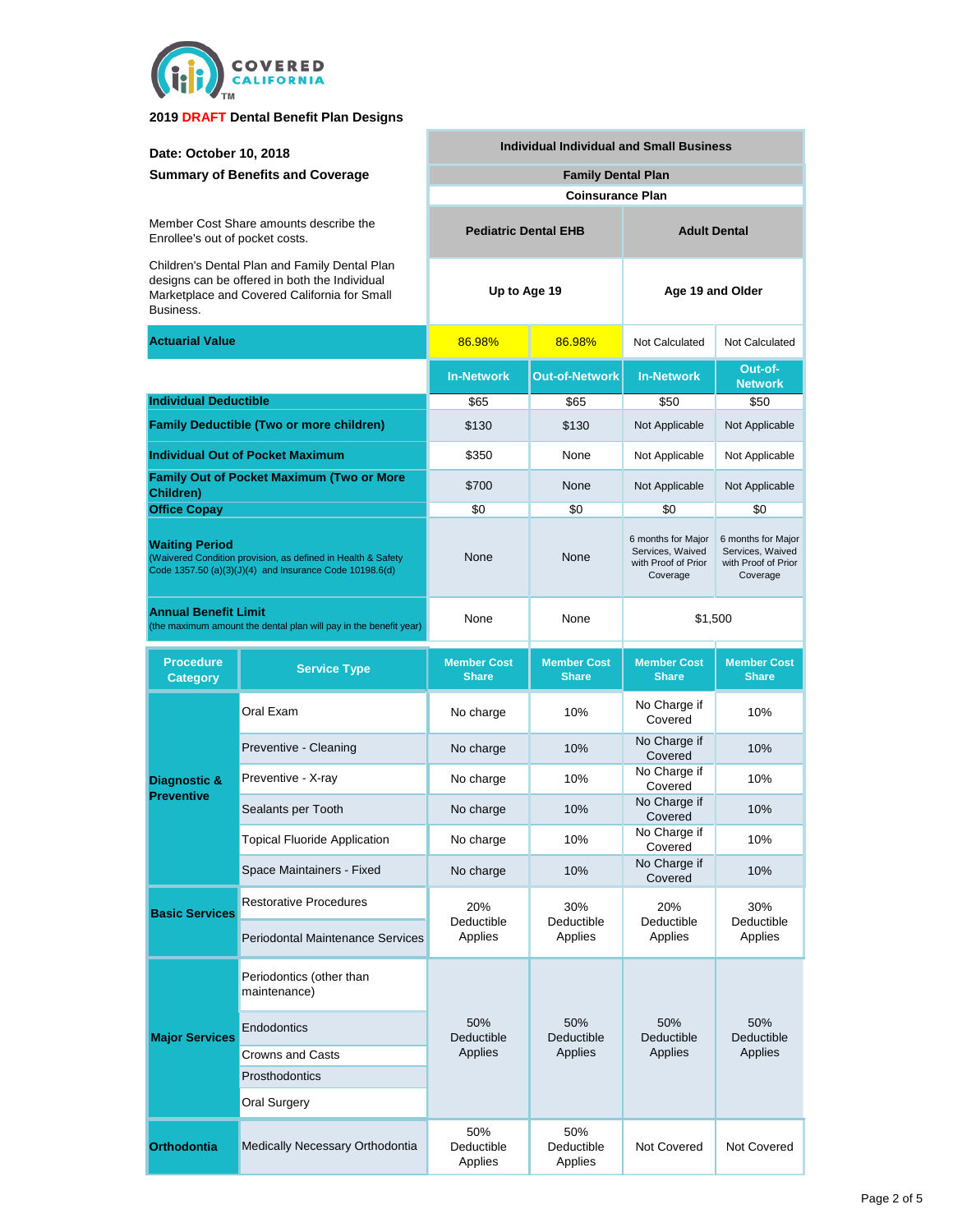

| Date: October 10, 2018                                                                                                                                      |                                                 | <b>Individual Individual and Small</b><br><b>Business</b> |                                    |  |  |
|-------------------------------------------------------------------------------------------------------------------------------------------------------------|-------------------------------------------------|-----------------------------------------------------------|------------------------------------|--|--|
|                                                                                                                                                             | <b>Summary of Benefits and Coverage</b>         | <b>Family Dental Plan</b>                                 |                                    |  |  |
|                                                                                                                                                             |                                                 | <b>Copay Plan</b>                                         |                                    |  |  |
| Member Cost Share amounts describe the<br>Enrollee's out of pocket costs.                                                                                   |                                                 | <b>Pediatric Dental</b><br><b>EHB</b>                     | <b>Adult Dental</b>                |  |  |
| Children's Dental Plan and Family Dental Plan<br>designs can be offered in both the Individual<br>Marketplace and Covered California for Small<br>Business. |                                                 | Up to Age 19                                              | Age 19 and<br>Older                |  |  |
| Actuarial Value                                                                                                                                             |                                                 | 85.10%                                                    | Not Calculated                     |  |  |
|                                                                                                                                                             |                                                 | <b>In-Network</b>                                         | <b>In-Network</b>                  |  |  |
| <b>Individual Deductible</b>                                                                                                                                |                                                 | None                                                      | None                               |  |  |
|                                                                                                                                                             | <b>Family Deductible (Two or more children)</b> | Not applicable                                            | Not Applicable                     |  |  |
| <b>Individual Out of Pocket Maximum</b>                                                                                                                     |                                                 | \$350                                                     | Not Applicable                     |  |  |
| <b>Family Out of Pocket Maximum (Two or More</b><br>Children)                                                                                               |                                                 | \$700                                                     | Not Applicable                     |  |  |
| <b>Office Copay</b>                                                                                                                                         |                                                 | \$0                                                       | \$0                                |  |  |
| <b>Waiting Period</b><br>(Waivered Condition provision, as defined in Health & Safety<br>Code 1357.50 (a)(3)(J)(4) and Insurance Code 10198.6(d)            |                                                 | None                                                      | None                               |  |  |
| Annual Benefit Limit<br>(the maximum amount the dental plan will pay in the benefit year)                                                                   |                                                 | None                                                      | None                               |  |  |
|                                                                                                                                                             |                                                 |                                                           |                                    |  |  |
| <b>Procedure</b><br><b>Category</b>                                                                                                                         | <b>Service Type</b>                             | <b>Member Cost Share</b>                                  | <b>Member Cost</b><br><b>Share</b> |  |  |
|                                                                                                                                                             | Oral Exam                                       | No charge                                                 | No Charge if<br>Covered            |  |  |
|                                                                                                                                                             | Preventive - Cleaning                           | No charge                                                 | No Charge if<br>Covered            |  |  |
| Diagnostic &                                                                                                                                                | Preventive - X-ray                              | No charge                                                 | No Charge if<br>Covered            |  |  |
| <b>Preventive</b>                                                                                                                                           | Sealants per Tooth                              | No charge                                                 | No Charge if<br>Covered            |  |  |
|                                                                                                                                                             | <b>Topical Fluoride Application</b>             | No charge                                                 | No Charge if<br>Covered            |  |  |
|                                                                                                                                                             | Space Maintainers - Fixed                       | No charge                                                 | No Charge if<br>Covered            |  |  |
|                                                                                                                                                             | <b>Restorative Procedures</b>                   | See 2018 Dental                                           | See 2018                           |  |  |
| <b>Basic Services</b>                                                                                                                                       | Periodontal Maintenance Services                | Copay Schedule                                            | Dental Copay<br>Schedule           |  |  |
|                                                                                                                                                             | Periodontics (other than<br>maintenance)        |                                                           |                                    |  |  |
| <b>Major Services</b>                                                                                                                                       | Endodontics                                     | See 2018 Dental                                           | See 2018<br><b>Dental Copay</b>    |  |  |
|                                                                                                                                                             | Crowns and Casts                                | Copay Schedule                                            | Schedule                           |  |  |
|                                                                                                                                                             | Prosthodontics                                  |                                                           |                                    |  |  |
|                                                                                                                                                             | Oral Surgery                                    |                                                           |                                    |  |  |